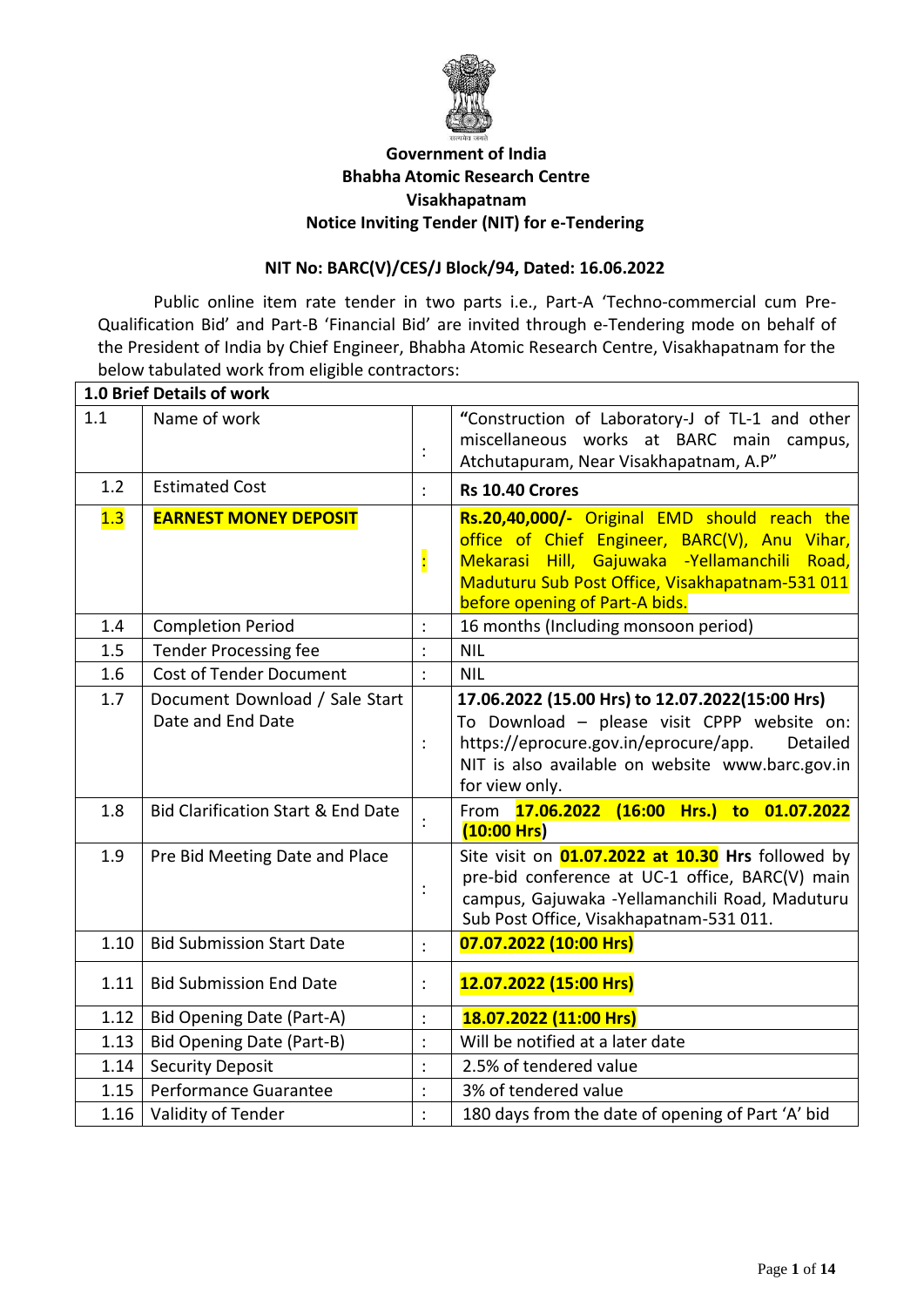**2. Initial Eligibility criteria for participation in tendering:**

# **The bidder should have the following:**

- a) Bank Solvency Certificate of a Nationalized Bank / Scheduled Bank for a minimum of **Rs. 4.16 Crores** and should not be older than one year from the date of opening of Part-A bid.
- b) Average Annual Financial Turnover on construction works should be at least **Rs. 10.40 Crores**, during the immediate last 3 consecutive financial years ending **31st March 2021**. This should be duly audited by a registered Chartered Accountant.
- **c)** Should not have incurred any loss in more than **two (02)** years during last **five (05)** years ending **31st March 2021.**
- d) The bidder should have satisfactorily completed the works (based on certification of performance by client of the works) as mentioned below during the last **seven (07)** years ending on the previous day of last date of submission of tender.

Three (03) similar completed works each costing not less than **Rs. 4.16 Crores**

**(or)**

Two (02) similar completed works each costing not less than **Rs. 6.24 Crores**

**(or)**

One (01) similar completed work each cost not less than **Rs. 8.32 Crores**

Intending bidder is eligible to submit the bid provided he has definite proof from the appropriate authority, which shall be to the satisfaction of the Competent Authority of BARC (V) and this should be certified by an officer not below the rank of Executive Engineer/Project Manager or equivalent with complete postal address, their mobile & phone numbers. Incomplete/ partial completed works are not considered as eligible works.

e) The firm shall not be under court receivership or under liquidation

For the purpose, 'cost of work' shall mean gross value of the completed work including the cost of materials supplied by the Govt./Client, but excluding those supplied free of cost. For the purpose of clause Similar Works means **"Construction of Laboratory/Industrial buildings with RCC framed structures".** The similar works should have been executed in India.

The value of executed works shall be brought to the current costing level by enhancing the actual value of work at **simple rate of 7 % per annum**, calculated from the date of completion to last date of submission of tenders.

The bidding capacity of the bidder should be equal to or more than the estimated cost of the work. The bidding capacity shall be worked out by the following formula:

# **Bidding Capacity = [A x N x 2] – B**

Where,

A= Maximum turnover in construction works executed in any one year during the last five (05) years taking into account the completed as well as works in progress.

N= Number of years prescribed for completion of work for which bids have been invited (calculated from date of opening of Part-A bids).

B= Value of existing commitments and **on-going works to be completed during the period** of completion of work (Calculated from the last date of online submission of tender) for which bids have been invited.

# **EARNEST MONEY DEPOSIT:**

Original EMD in the form of Demand Draft or Pay Order or Banker`s Cheque or Deposit at Call Receipt or Fixed Deposit Receipt of any Scheduled Bank against **EMD** in favour of **Pay & Accounts Officer, BARC, Visakhapatnam**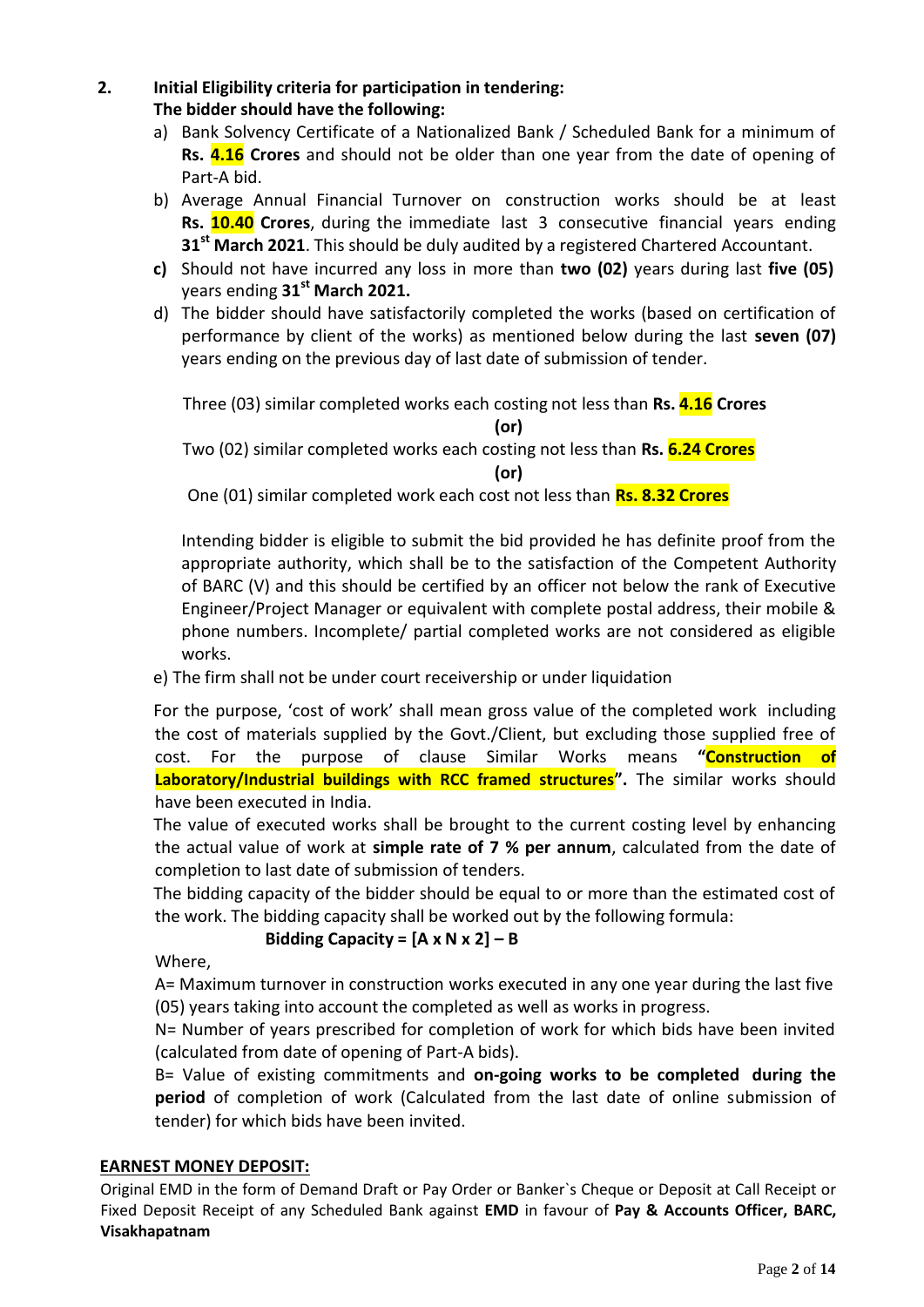A part of earnest money is acceptable in the form of bank guarantee also (As per Appendix 'C' of Section VII of Tender document). In such case minimum 50% of the Earnest Money or Rs 20 Lakhs, whichever is less, shall be in the form prescribed above and balance can be accepted in the form of Bank Guarantee issued by a Scheduled Bank.

# **NOTES:**

- **(i) Cheques for Earnest Money Deposit will not be accepted.**
- **(ii)** Tender forms are not transferable.
- **(iii)** The blank tender documents will not be sent by post or courier.

The EMD of unsuccessful bidders will be returned on written request from the bidder.

Please refer **Annexure 1** for 'Information and Instruction to Bidders For Pre-Qualification'

#### **Public Procurement Policy:**

- i. The bidder shall be compliant to the Public Procurement (Preference to Make in India), Order 2017 as amended on 16.09.2020 (and as amended further from time to time) issued by Ministry of Finance / Department for Promotion of Industry and Internal Trade (DPIIT), Ministry of Commerce and Industry. Also bidder must submit undertaking on bidder's letterhead along with bid for local content of …. % offered in subject tender.
- ii. Only 'class-I local supplier' (i.e., min 50% local content) as defined in Public Procurement (Preference to Make in India), Order 2017, are only eligible to participate for subject tender.

#### **3. Provisions under Rule 144 (xi) of the General Financial Rules (GFR), 2017:**

Any Bidder, from a country which shares a land border with India must comply to the Order (Public Procurement No.1) & Order (Public Procurement No. 2) issued by Public Procurement Division, Department of Expenditure, ministry of Finance, Government of India vide F. No. 6/18/2019-PPD, Dated 23.07.2020 and its addendum from time to time. Also, the bidder shall provide a certificate as per proforma given '**Appendix- B'**. If such declaration or certificate is found to be false or to be incorrect at any time of submission of Bid or after awarding the Contract, then the said Contract will be terminated, along with such other actions as may be permissible under the relevant law of India.

- **4.** Bidder should be a registered firm in India. Joint Ventures and or Consortiums, sublet works and executed through another contractor on back to back basis are not acceptable.
- **5.** The time allowed for carrying out the work will be 18 **months** reckoned from the 15th day of issue of work order or from the first day of handing over of the site, whichever is later, in accordance with the phasing, if any, indicated in the tender documents.
- **6.** After submission of the bid, the bidder can re-submit revised bid any number of times but before last date and time of submission of bid as notified.
- **7.** While submitting the revised bid, bidder can revise the rate of one or more item(s) any number of times (he need not re-enter rate of all the items) but before last date and time of submission of bid as notified.
- **8.** This is a two parts system bid and if it is desired by competent authority of BARC (V) to submit revised financial bid then it shall be mandatory to submit revised financial bid. If not submitted then the bid submitted earlier shall become invalid.
- **9.** If required, a second bid conference will be held after opening of part 'A'. The date and time of this bid conference shall be notified to the bidders through CPPP website. In case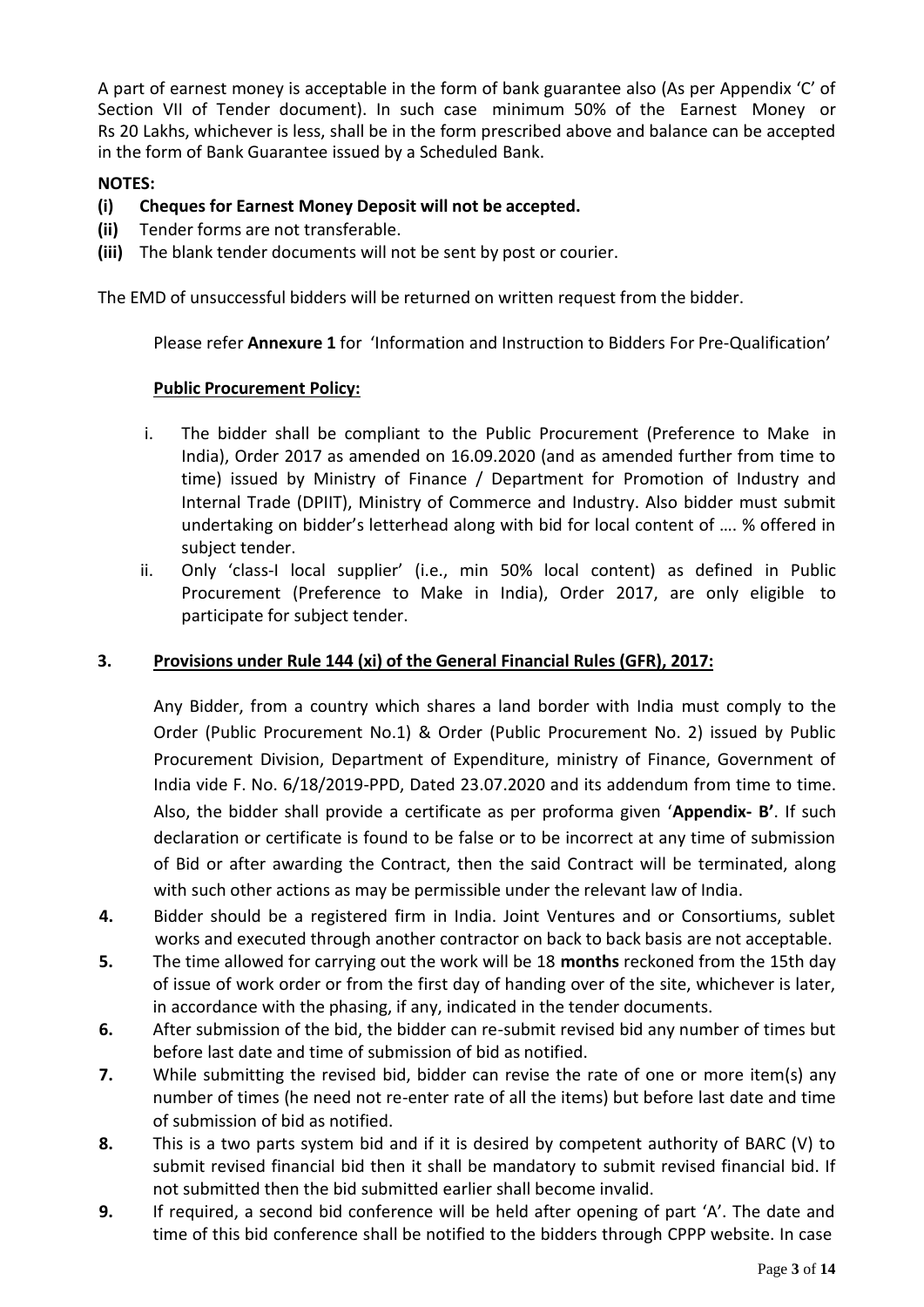competent authority of BARC(V) decides to revise the technical specification and bids, the revised document shall be uploaded by BARC(V) to invite revised financial bid, and bidder shall upload the revised financial bid within notified date and time. In case no revision of bids is desired by competent authority, only clarifications of the conference shall be uploaded. These clarifications shall also be the part of Agreement. The date of opening of original/ revised Part – B (Financial bid) as applicable will be notified to the Part – A (Techno-commercial cum Pre Qualification Bid) qualified bidders.

# **10. Incomplete and late Tenders:**

- **a.** The offer of bidder who fails to submit copies of certificates as per the eligibility criteria and other requirements mentioned as per this NIT on or before the time and date mentioned in the tender notice will be summarily rejected and will not be processed further.
- **b.** The bid submitted shall **become invalid** if:
	- **i)** The bidder is found ineligible.
	- **ii)** The bidder does not upload all the mandatory documents
	- **iii)** If any discrepancy is noticed between the documents as uploaded and hard copies as submitted physically on demand.
- **11.** The bidder whose bid is accepted will be required to furnish **performance guarantee of 3% (Three Percent)** of the work order value within 15 days from the date of issue of LOA. The period can be further extended by the Chief Engineer at the written request of the contractor for a maximum period ranging from 1 to 15 days with late fee  $\omega$  0.1% per day of Performance Guarantee amount.

Earnest Money Deposit of successful bidder shall be returned back / refunded on receipt of Performance Security Deposit, however in case Performance Security Deposit is in the form of Bank Guarantee, Earnest Money Deposit will be released subsequent to confirmation of verification of Bank Guarantee from the issuing Bank.

In case the contractor fails to deposit the said performance guarantee within the period as above, including the extended period if any, the Earnest Money deposited by the contractor shall be forfeited automatically without any notice to the contractor.

- **12.** The contractor whose tender is accepted will be required to furnish by way of security deposit for the due fulfillment of his contract, such sum as will amount to **2.5% of the tendered value** of work. The Security Deposit will be collected by deductions @ **5.0 %** of the gross amount of the running bill of the contractors till the total security deposit recovered will amount to **2.5% of the tendered value** of work. The Security deposit will also be accepted in the form of Government Securities, Fixed deposit Receipts of Scheduled Bank and Nationalised Bank. These shall be endorsed in favour of the **Accounts Officer, BARC, Visakhapatnam**.
- **13. Site visit**: A bidder shall be deemed to have full knowledge of the site whether he inspects it or not and no extra charge consequent on any misunderstanding or otherwise shall be allowed. The bidder shall be responsible for arranging and maintaining at his own cost all materials, tools & plants, water, electricity access, facilities for workers and all other services required for executing the work unless otherwise specifically provided for in the contract documents.
- **14.** The contractors should procure required materials from the choice as per the specifications mentioned in the tender schedules. In case of ambiguity in regard to conditions and other related matters if any with the Tenders the decision taken by the Chief Engineer, BARC (V) shall be final and binding.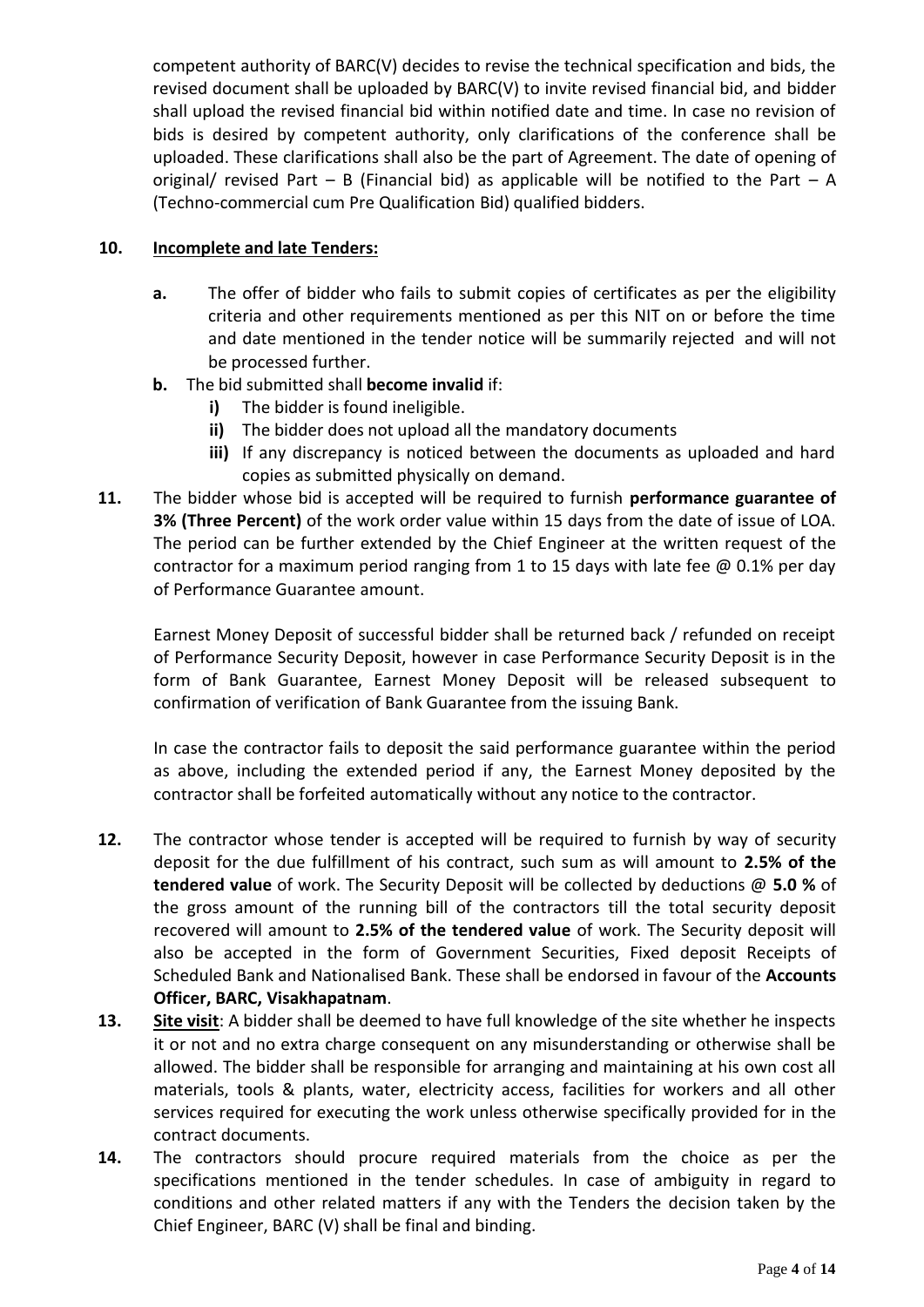- **15.** Submission of a bid by a bidder implies that he has read this notice and all other contract documents and has made himself aware of the scope and specifications of the work to be done and of conditions and rates at which stores, tools and plant, etc. will be issued to him by the Government and local conditions and other factors having a bearing on the execution of the work.
- **16.** The competent authority on behalf of the President of India does not bind itself to accept the lowest or any other bid and reserves to itself the authority to reject any or all the bids received without the assignment of any reason. All bids in which any of the prescribed condition is not fulfilled or any condition including that of conditional rebate is put forth by the bidders shall be summarily rejected. However, tenders with unconditional rebate will be accepted.
- **17.** Canvassing whether directly or indirectly, in connection with bidders is strictly prohibited and the bids submitted by the contractors who resort to canvassing will be liable for rejection.
- **18.** The competent authority on behalf of the President of India reserves to himself the right of accepting the whole or any part of the bid and the bidders shall be bound to perform the same at the rate quoted.
- **19.** The bidder shall not be permitted to bid for works in BARC(V) responsible for award and execution of contracts, in which his near relative is posted a Divisional Accountant or as an officer in any capacity between the grades of Superintending Engineer and Engineer (both inclusive). He shall also intimate the names of persons who are working with him in any capacity or are subsequently employed by him and who are near relatives to any gazetted officer in BARC or Department of Atomic Energy. Any breach of this condition by the bidder would render him liable to be removed from the list of contractors of this Department.
- **20.** No Engineer of Gazetted Rank or other Gazetted Officer employed in Engineering or Administrative duties in an Engineering Department of the Government of India is allowed to work as a contractor for a period of one year after his/her retirement from Government service, without the prior permission of the Government of India in writing. This contract is liable to be cancelled if either the contractor or any of his employees is found any time to be such a person who had not obtained the permission of the Government of India as aforesaid before submission of the bid or engagement in the contractor's service.

The bid for the works shall remain open for acceptance for a period of **180 (one hundred and eighty) days** from the date of opening of Techno-commercial cum Pre qualification bid (Part-A) or from the date of opening of revised financial bid whichever is later. If any bidder withdraws his bid before the said period or issue of Letter Of Acceptance, whichever is earlier, or makes any modifications in the terms and conditions of the bid which are not acceptable to the department, then the Government shall, without prejudice to any other right or remedy, be at liberty to forfeit 50% of the earnest money without any notice to the contractor. Further the bidders shall not be allowed to participate in the rebidding process of the work.

- **21.** This notice inviting tender shall form a part of the contract document. The successful bidder/contractor, on acceptance of his bid by the Accepting Authority shall **within 30 days** from the stipulated date of start of the work, sign the contract consisting of:
	- **a.** The Notice Inviting Bid, all the documents including additional conditions, specifications and drawings, if any, forming part of the bid as uploaded at the time of invitation of bid and the rates quoted online at the time of submission of bid and acceptance thereof together with any correspondence leading thereto.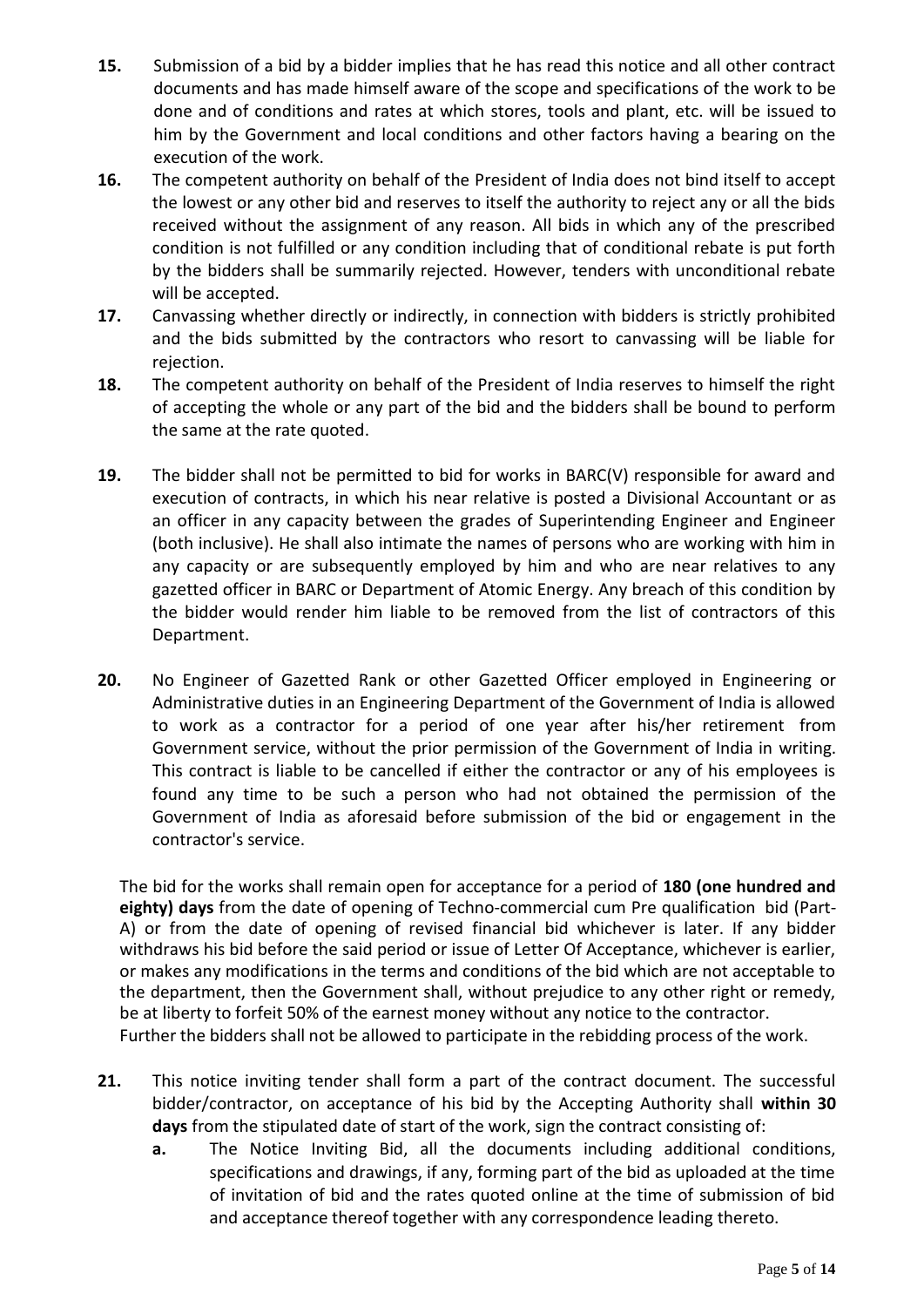- **b.** Conditions of contract and Forms, and all other relevant documents related to this tender as applicable.
- **22. Clarifications and corrigendums/Addendums**: The clarifications, corrigendum's, amendments uploaded by the department in MS Word, MS excel, PDF, documents in CPPP website https://eprocure.gov.in/eprocure/app which should not be edited or corrected by bidders and not uploaded by them. These documents shall also be part of tender document.
- **23.** After award of work to the successful bidder, the contractor shall submit **time schedule** for approval of Competent Authority which will form part of Agreement.
- **24.** In case of receipt of any adverse character and antecedent remarks/ notification against the Contractor/ Company/ firm/proprietor and/ or his contract personnel, regarding security aspects, BARC reserves absolute right to terminate the contract forthwith without assigning reason/ show cause notice. Under the circumstance the Contractor will have no right to claim good any losses/liability that may be incurred as consequence to the above action initiated by BARC. BARC also reserves the right to forfeit in part/full performance security and/ or security deposit in possession of the Government for failure on the part of the contractor to abide/adhere to the Security instruction issued by DAE/ BARC from time to time.

# **25. RIGHT TO OMIT OR ADD ONE OR MORE ITEMS:**

The BARC (V) shall have the right to omit or add one or more items put in the tender either before or after an agreement for the work is entered into. In order to comply with the latest requirements of the Organization, local development, control bodies, site conditions, certain variations in the execution of items may be warranted.

#### **26. Confidentiality Clauses**: -

(i) Confidentiality: No party shall disclose any information to any 'Third party' concerning the matters under this contract generally. In particular, any information identified as" Proprietary" in nature by the disclosing party shall be kept strictly confidential by the receiving party and shall not be disclosed to any third party without the prior written consent of the original disclosing party.

This clause shall apply to the sub-contractors, consultants, advisors or the employees engaged by a party with equal force.

(ii) "Restricted information" categories under Section 18 of the Atomic Energy Act, 1962 and "Official Secrets" Under Section 5 of the Official Secrets Act, 1923:- Any contravention of the above-mentioned provisions by any contractor, subcontractor, consultant, adviser or the employees of a contractor, will invite penal consequences under the above said legislation.

#### (iii) Prohibition against use of BARC's name without permission for publicity purposes. The contractor or Sub-contractor, consultant, adviser or the employees engaged by the contractor shall not use BARC's name for any publicity purpose through any public media like Press, Radio, TV or Internet without the prior written approval of BARC.

Work shall be executed according to General Conditions of Contract, Special Instructions to tenderers, Specifications, Drawings, and Schedule of Quantities etc. of BARC.

#### **27. LEVY/TAXES Payable by Contractor:**

a) **Goods & Service Tax (GST)** or any other tax applicable in respect of inputs procured by the contractor for this contract shall be payable by the contractor and government will not entertain any claim whatsoever in respect of the same. However, component of GST at time of supply of service (as provided in CGST Act 2017) provided by the contract shall be varied if different from that applicable on the last date of receipt of tender including extension if any.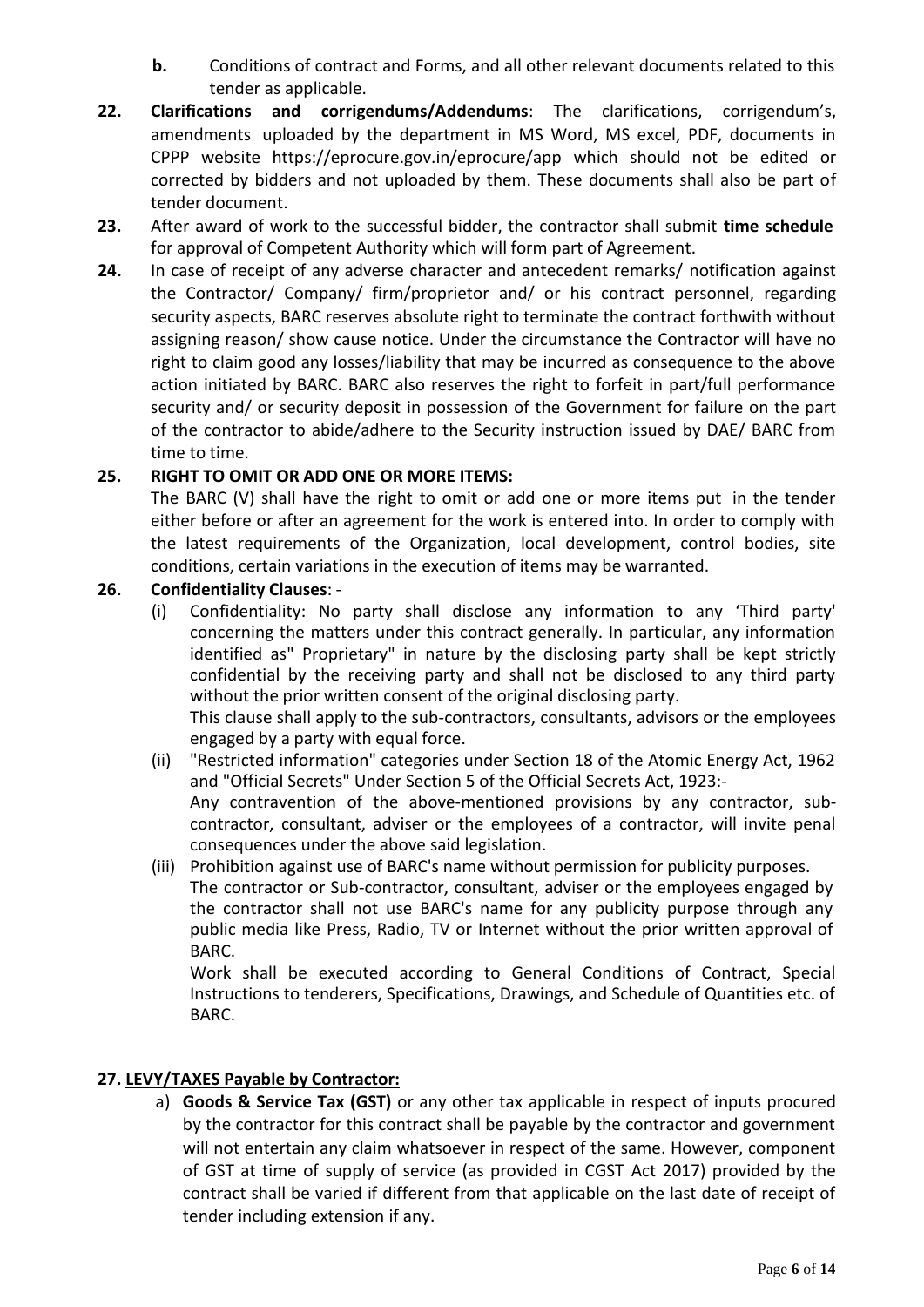- b) Labour **welfare cess @1% or as applicable of gross value** of work done shall be recovered from each bill paid to the contractor.
- c) Income tax and cess as applicable shall be deducted from each bill paid to the contractor.
- d) Contractor should be registered under EPF & ESIC and shall pay EPF & ESIC of contract workers to concerned Department and it will be reimbursed to him by the Department after satisfying that it has been actually and genuinely paid by the contractor. The bidder should not consider EPF & ESIC in his rates. Contractors shall comply provisions of the EPF Act, 1952 in respect of all the eligible

employees/workers/ labours and submit the documentary proof regularly with every RA Bill.

e) Any other taxes /cess as per Government directives shall be deducted from each bill paid to the contractor, from time to time

# **28. List of Mandatory documents to be scanned from original and uploaded within the period of bid submission by bidder:**

- i. Copy of EMD (Earnest Money Deposit)
- ii. Consolidated Financial Turnover certificate including Profit & Loss statement duly certified by Charted Accountant.
- iii. Latest Bank Solvency Certificate
- iv. Performance certificates of the eligible Similar Works completed in last seven years from the clients indicating (i) Name of the Work, (ii) Name of the Contractor (iii) Value of work done, (iv) Stipulated date of commencement, Stipulated and Actual time of completion, (v) Amount of compensation levied for delayed completion, if any, (vi) contact details of clients including their official mail id along with few Photographs showing outside view.
- v. List of ongoing works indicating (i) Name of the Contractor (ii) Value of Work (iii) Stipulated date of commencement, Stipulated date of completion and present position (iv) Contact details of the Client
- vi. List of Construction Plants and Machinery indicating (i) name of the equipment (ii) Nos available (iii) own/hired, etc.
- vii. List of Technical Staff indicating (i) Name (ii) Qualification (ii) Discipline, etc.
- viii. GST (Goods and Services Tax) Registration certificates
- ix. PAN (Permanent Account Number) Registration certificate
- x. **Undertaking on the bidder's letter head** that "The eligible similar work(s) have not been executed through another contractor on back to back basis".
- **xi.** Undertaking **on bidder'sletter head as under:**

"I / We, hereby tender for the execution of the work specified for the President of India within the time specified in Schedule "F", viz., Schedule of Quantities and in accordance in all respects with the specifications, designs, drawings and instructions in writing referred to in Section II of Part A and Clause - 11 of the General Clauses of Contract and with such materials as are provided for, by, and in respects in accordance with, such conditions so far as applicable".

- **xii.** Tender Acceptance Letter (Enclosed along with this NIT) as shown in **Appendix-A**
- xiii. Undertaking **on bidder'sletter head** as under:
	- "We (Name of bidder) undertake that we meet the mandatory Local Content (LC) requirement for qualifying as 'Class I Local Supplier' as per the PP-LC Policy, against tender no. . The percentage of Local Content in the bid is % ".
- xiv. "Form Of Certificate For Eligible Source Countries" on Bidder's letterhead as shown in Appendix-B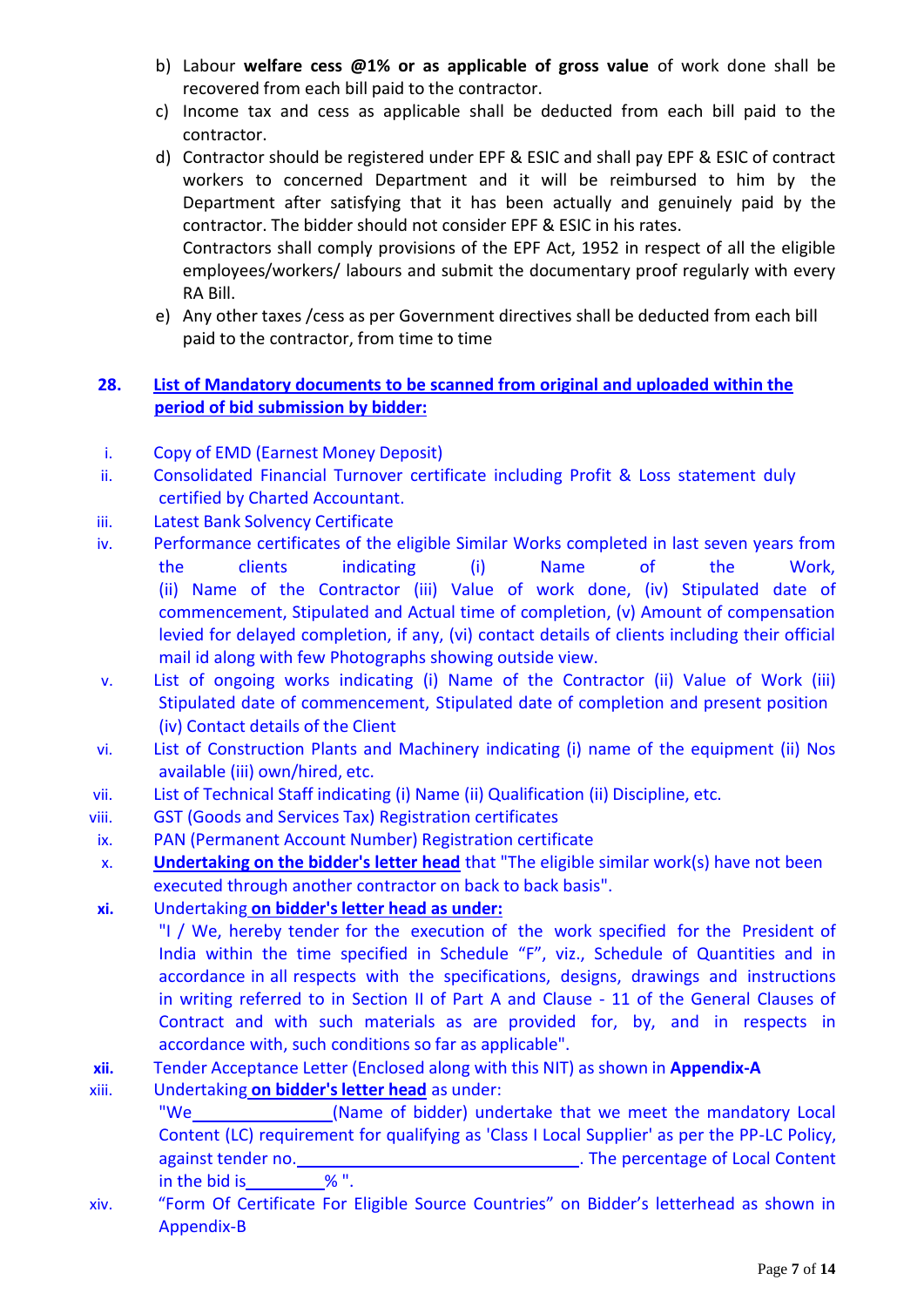**Note:** During technical evaluation missing/additional documents, if any, can be asked by inspection committee for submission.

# **29. Final decision making authority.**

BARC reserves the right to accept or reject any bid and to annul the process and reject all bids at any time, without assigning any reason or incurring any liability to the bidders.

## **30. INFORMATION AND INSTRUCTIONS FOR BIDDERS FOR e-TENDERING**

The bidders are required to submit soft copies of their bids electronically on the CPP Portal, using valid Digital Signature Certificates. The instructions given below are meant to assist the bidders in registering on the CPP Portal, prepare their bids in accordance with the requirements and submitting their bids online on the CPP Portal.

For more information for submitting online bids on the CPP Portal may be obtained at: **https://eprocure.gov.in/eprocure/app.**

## **31. ASSISTANCE TO BIDDERS**

- i. Any queries relating to the tender document and the terms and conditions contained therein may be clarified from BARC officials telephonically on (0891) 2831146/49
- ii. Any queries relating to the process of online bid submission or queries relating to CPPP ortal in general may be directed to the 24x7 CPP Portal Helpdesk directly through email at [supporteproc@nic.in](mailto:supporteproc@nic.in) and telephonically on 0120-4001 002, 0120-4001 005, 0120- 6277 787

 **Sd/- Chief Engineer** BARC, Visakhapatnam For and on behalf of the President of India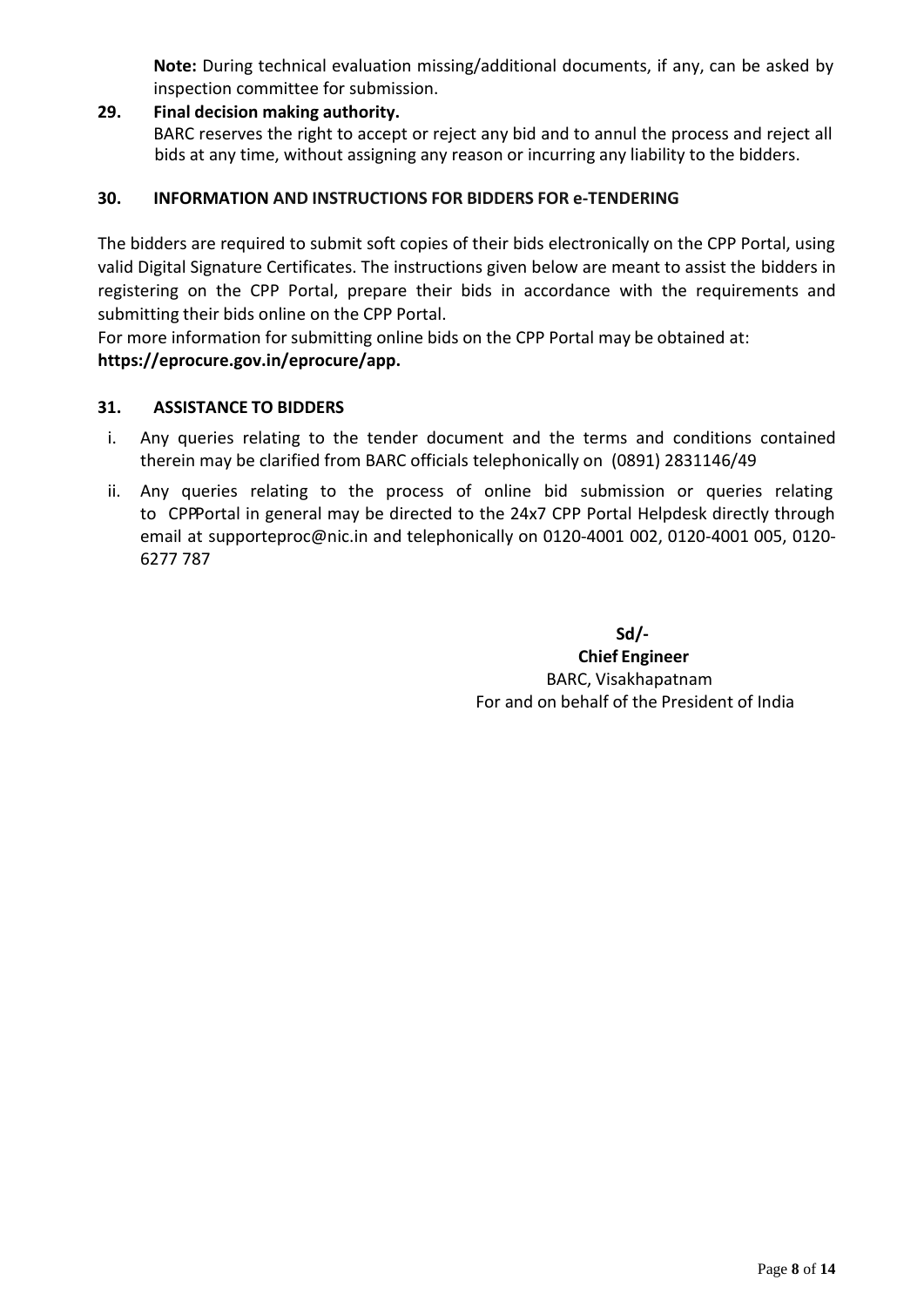#### **INFORMATION AND INSTRUCTION TO BIDDERS FOR PRE-QUALIFICATION**

#### **1. Initial criteria for eligibility**

The bidder should own minimum machinery, tools and plants to be deployed at site as indicated in clause 18 of schedule 'F' required for the proper and timely execution of the work. Else, he should certify that he would be able to manage the equipment by hiring etc., and submit the list of firms from whom he proposes to hire.

The bidder should have minimum number of Technical employees to be deployed at site as indicated in clause 36 (i) of schedule 'F' for the proper execution of the contract. The bidder should submit a list of these employees stating clearly how these would be involved in this work.

## **2. Evaluation criteria**

Part 'A' Techno Commercial Cum Pre Qualification Bids shall be opened on the stipulated date and time indicated. On opening date, the bidders can login and see the status of Bids after opening. Only those bidders who satisfy eligibility criteria shall be Evaluated. The details submitted by the bidders will be evaluated in the following manner:

- a) The initial criteria for eligibility prescribed above in respect of experience of similar works completed, bidding capacity and financial turn over etc. will be scrutinized and the bidder's eligibility for the work will be determined.
- b) The bidders qualifying the initial criteria as set out above will be evaluated by a committee to be constituted by Competent Authority of BARC for following criteria by scoring method on the basis of details furnished by bidders, inspection of work site (ongoing & completed) and offices by the above committee.

| S. No | <b>Criteria</b>                                              |    |
|-------|--------------------------------------------------------------|----|
| (a)   | <b>Financial Strength</b>                                    | 20 |
| (b)   | Experience in Similar nature of work during last seven years | 20 |
| (c)   | Performance on works - Time Over run                         | 20 |
| (d)   | Performance on works- Quality                                | 15 |
| (e)   | Personnel and Establishment                                  | 10 |
| (f)   | Plant & Equipment                                            | 15 |
|       | <b>TOTAL</b>                                                 |    |

To pre-qualify, the bidders must obtain at least **Fifty per cent** marks in each criterion and **Sixty per cent marks in aggregate**. The Department however reserves the right to verify the particulars furnished by the bidder independently and reject any bids without assigning any reason and to restrict the list of pre-qualified Bidders to any number deemed suitable in case too many bids are received satisfying the basic Pre-Qualification criteria. The PQ will be evaluated as per the marking system given below.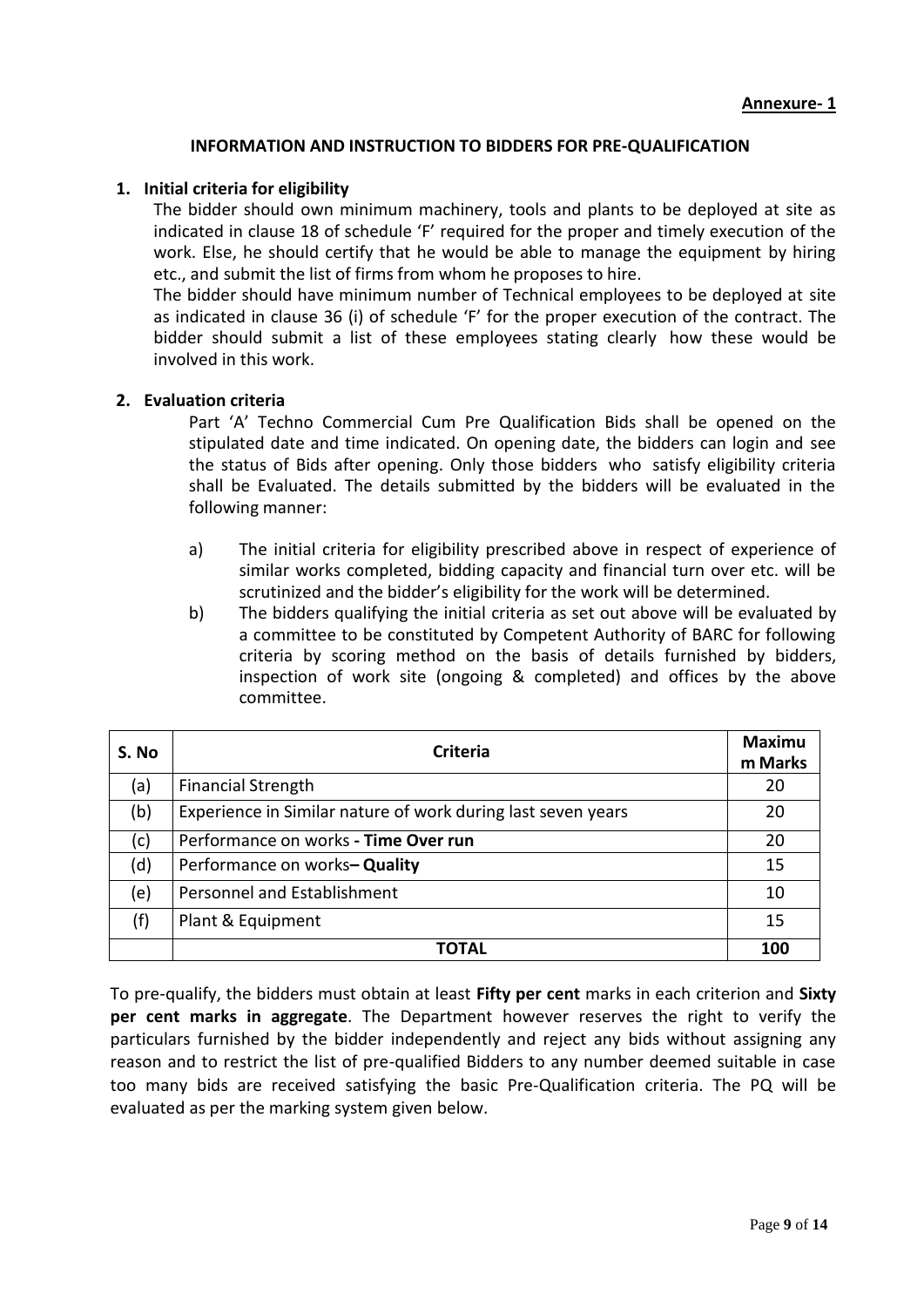Criteria for evaluation of the performance of bidders for eligibility for pre-qualification: The break-up of above scoring method is indicated in the table below:

|                | <b>Attributes</b>                                                                               |                         |                                          |                                            |                              | <b>Evaluation</b>                        |                                            |  |  |
|----------------|-------------------------------------------------------------------------------------------------|-------------------------|------------------------------------------|--------------------------------------------|------------------------------|------------------------------------------|--------------------------------------------|--|--|
| (a)            | <b>Financial strength</b>                                                                       | $(20$ marks)            | (i)                                      | 60% marks for minimum eligibility criteria |                              |                                          |                                            |  |  |
|                | (i) Average annual turnover                                                                     | 16 marks                | 100% marks for twice the minimum<br>(ii) |                                            |                              |                                          |                                            |  |  |
|                | (ii) Solvency Certificate                                                                       | 4 marks                 |                                          |                                            | eligibility criteria or more |                                          |                                            |  |  |
|                |                                                                                                 |                         |                                          |                                            |                              | In between (i) & (ii) - on prorata basis |                                            |  |  |
| (b)            | similar<br><b>Experience</b><br>in                                                              | $(20$ marks)            | (i)                                      |                                            |                              |                                          | 60% marks for minimum eligibility criteria |  |  |
|                | works                                                                                           |                         |                                          |                                            |                              | (ii) 100% marks for twice the minimum    |                                            |  |  |
|                |                                                                                                 |                         |                                          |                                            | eligibility criteria or more |                                          |                                            |  |  |
|                |                                                                                                 |                         |                                          |                                            |                              | In between (i) & (ii) - on prorata basis |                                            |  |  |
| (c)            | <b>Performance on works</b><br>(time over run)                                                  | $(20$ marks)            |                                          |                                            |                              |                                          |                                            |  |  |
|                |                                                                                                 | <b>Calculation</b>      |                                          |                                            |                              |                                          | <b>Max</b>                                 |  |  |
|                | Parameter                                                                                       | for point               |                                          |                                            | <b>Score</b>                 |                                          | <b>Marks</b>                               |  |  |
|                |                                                                                                 | If $TOR =$              | 1.00                                     | 2.00                                       | 3.00                         | >3.50                                    |                                            |  |  |
|                | (i) Without levy of                                                                             |                         | 20                                       | 15                                         | 10                           | 10                                       | 20                                         |  |  |
|                | compensation                                                                                    |                         |                                          |                                            |                              |                                          |                                            |  |  |
|                | (ii) With levy of                                                                               |                         | 20                                       | 5                                          | $\mathbf 0$                  | $-5$                                     |                                            |  |  |
|                | compensation                                                                                    |                         |                                          |                                            |                              |                                          |                                            |  |  |
|                | (iii) Levy of compensation                                                                      |                         | 20                                       | 10                                         | $\mathbf 0$                  | $\mathbf 0$                              |                                            |  |  |
|                | not decided                                                                                     |                         |                                          |                                            |                              |                                          |                                            |  |  |
|                | TOR = AT /ST, where $AT =$ Actual Time; $ST =$ Stipulated Time                                  |                         |                                          |                                            |                              |                                          |                                            |  |  |
|                | Note: Marks for value in between the stage indicated above is to be determined by straight line |                         |                                          |                                            |                              |                                          |                                            |  |  |
|                | variation basis.                                                                                |                         |                                          |                                            |                              |                                          |                                            |  |  |
| (d)            | <b>Performance on works (Quality)</b>                                                           | $(15 \text{ marks})$    |                                          |                                            |                              |                                          |                                            |  |  |
|                | (i) Very Good                                                                                   |                         | 15                                       |                                            |                              |                                          |                                            |  |  |
|                | (ii) Good                                                                                       |                         | 10                                       |                                            |                              |                                          |                                            |  |  |
|                | (iii) Fair                                                                                      |                         | 5                                        |                                            |                              |                                          |                                            |  |  |
|                | (iv) Poor                                                                                       |                         | 0                                        |                                            |                              |                                          |                                            |  |  |
| (e)            | <b>Personnel and Establishment</b>                                                              |                         | (Max. 10 marks)                          |                                            |                              |                                          |                                            |  |  |
|                | (i) Graduate Engineer                                                                           |                         | (i) 3 marks for each                     |                                            |                              |                                          |                                            |  |  |
|                | (ii) Diploma Engineer                                                                           |                         |                                          | (ii) 2 marks for each up to Max. 4 marks   |                              |                                          |                                            |  |  |
|                | (iii) Supervisory / Foreman                                                                     |                         | (iii) 1 mark for each up to Max. 3 marks |                                            |                              |                                          |                                            |  |  |
|                | (iv) Safety Supervisor                                                                          |                         | (iv) 1 mark for each up to Max. 3 marks  |                                            |                              |                                          |                                            |  |  |
|                |                                                                                                 |                         |                                          |                                            |                              |                                          |                                            |  |  |
| (f)            | <b>Plant &amp; Equipment</b>                                                                    |                         | (Max. 15 marks)                          |                                            |                              |                                          |                                            |  |  |
| $\mathbf{1}$   |                                                                                                 | Truck /Tippers / Loader |                                          | 1 mark for each up to Max. 2 marks         |                              |                                          |                                            |  |  |
| $\overline{2}$ |                                                                                                 | Shuttering material     |                                          | 2 marks for each 1000Sqm up to max 4 marks |                              |                                          |                                            |  |  |
| 3              | Hopper mixer/Transit mixer                                                                      |                         | 1 mark for each up to Max. 2 marks       |                                            |                              |                                          |                                            |  |  |
| 4              | Tower Crane                                                                                     |                         | 2 mark for each up to Max. 4 marks       |                                            |                              |                                          |                                            |  |  |
| 5              | Scaffolding materials                                                                           |                         | 2 mark for each up to Max. 4 marks       |                                            |                              |                                          |                                            |  |  |
| 6              | Excavator                                                                                       |                         | 1 mark for each up to Max. 2 marks       |                                            |                              |                                          |                                            |  |  |
| 7              | <b>Batch Mix Plant/Self loading mobile</b><br>concrete mixers.                                  |                         | 2 mark for each up to Max. 4 marks       |                                            |                              |                                          |                                            |  |  |
| 8              | Vibro Rollers (8to10T, 3T, 2T, 1T etc.,)                                                        |                         |                                          |                                            |                              | 1 mark for each up to Max. 2 marks       |                                            |  |  |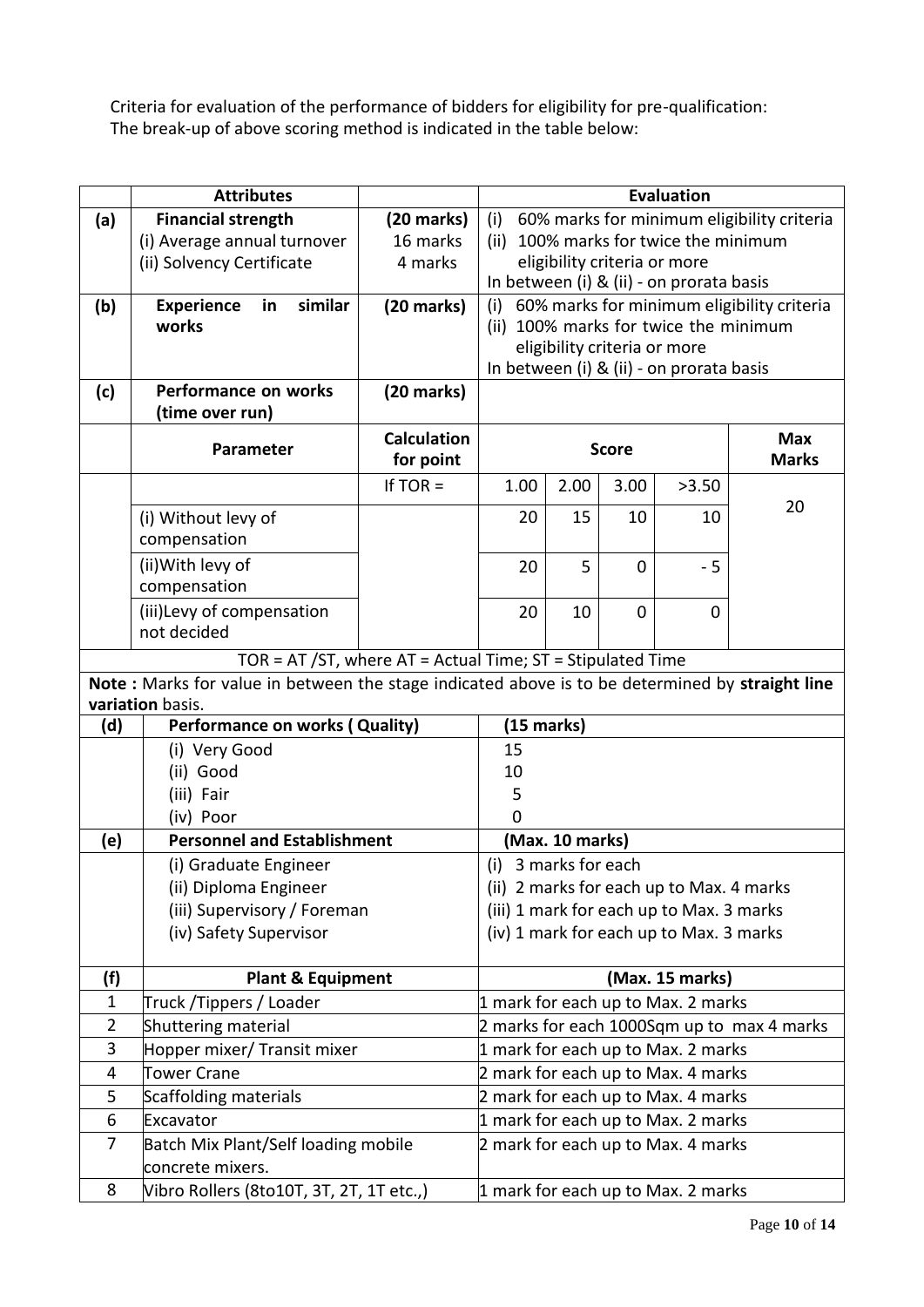| 9  | Needle/Plate vibrator/Earth compactors   | 1 mark for each up to Max. 2 marks |
|----|------------------------------------------|------------------------------------|
| 10 | Water pumps/Dewatering pumps             | 1 mark for each up to Max. 2 marks |
| 11 | Bar bending machine/ Bar Cutting machine | 1 mark for each up to Max. 2 marks |
| 12 | Welding machine/ Welding generators      | 1 mark for each up to Max. 2 marks |
| 13 | Concrete testing Equipments              | 1 mark for each up to Max. 2 marks |
| 14 | Air compressor/concrete breakers         | 1 mark for each up to Max. 2 marks |
| 15 | <b>Water Tankers</b>                     | 1 mark for each up to Max. 2 marks |
| 16 | Concrete Pumps                           | 1 mark for each up to Max. 2 marks |
| 17 | Special Equipments if any                | 2 mark for each up to Max. 4 marks |

Even though any bidder may satisfy the above requirements, he would be liable to disqualification if he has:

Made misleading or false representation or deliberately suppressed the information in the forms, statements and enclosures required in the eligibility criteria document,

Record of poor performance such as abandoning work, not properly completing the contract, or financial failures / weaknesses etc.

## **3. Financial information**

Bidder should furnish the following financial information: Annual financial statement for the last five years and solvency certificate.

#### **4. Experience in works highlighting experience in similar works**

Bidder should furnish the following:

- a) List of all works of similar nature successfully completed during the last seven years.
- b) List of the projects under execution or awarded. Information should be complete and no work should be left out.

Particulars of completed works and performance of the bidder duly authenticated/certified by an officer not below the rank of Executive Engineer / Project Manager or equivalent should be furnished separately for each work completed or in progress.

#### **5. Organisation information**

Bidder is required to submit the information in respect of his organization (Structure & Organisation)" & (Details of Technical & Administrative Personnel to Be Employed for This Work)".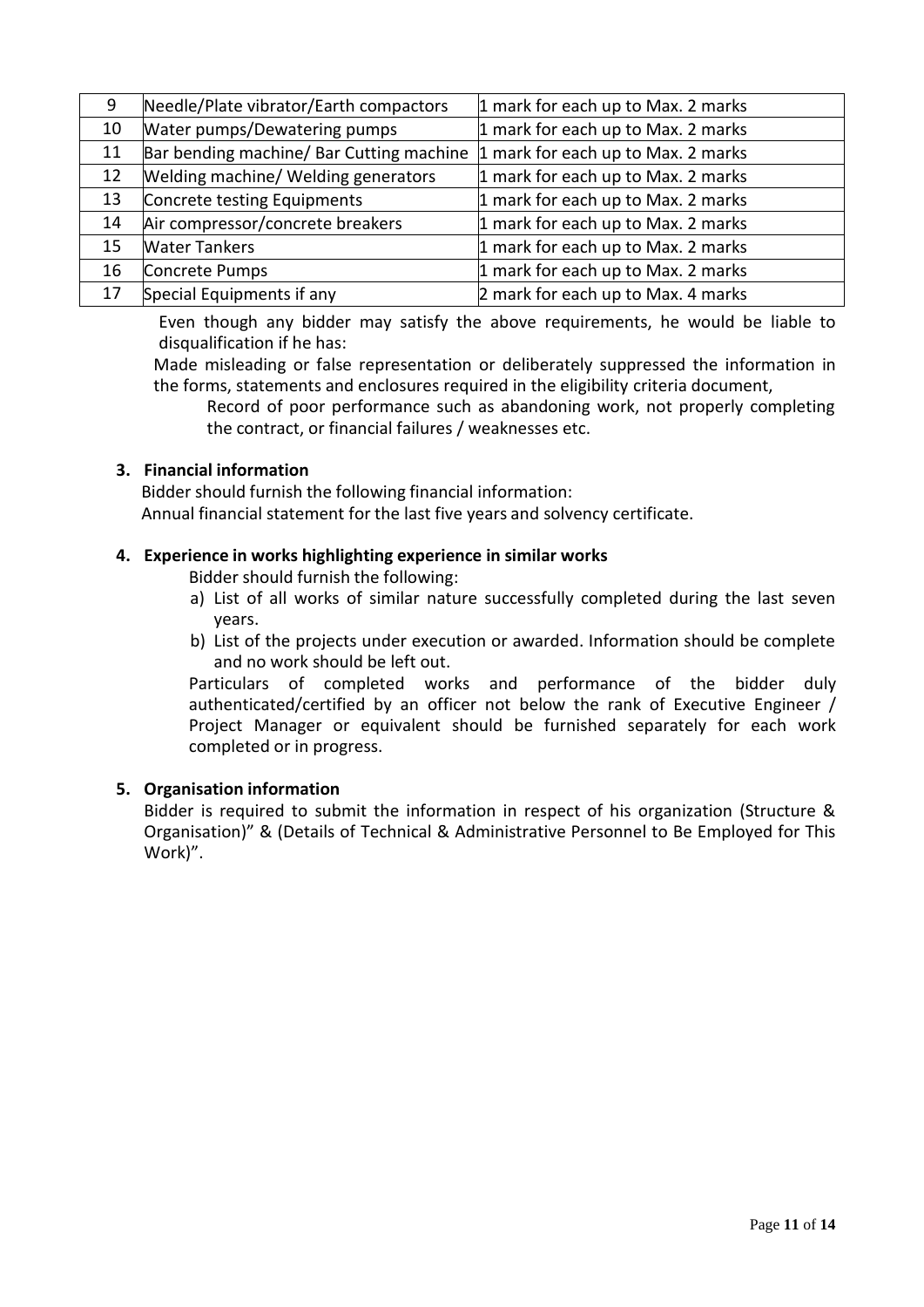## **6. Plant and equipment required for similar civil works**

Bidder should furnish the list of plant & equipment to be used in carrying out the work. Details of any other plant & equipment required for the work and available with the applicant may also be indicated.

#### **7. Intimation of Pre-qualification evaluation result**

The bidders whose PQ bid does not qualify will be intimated online.

#### **8. Opening of Financial bid (Part B)**

The Financial bid (Part 'B') of qualified bidders will only be opened online on the stipulated date and time and will be informed online to qualified bidders.

#### **9. Placement of Work order**

Financial bid will be evaluated and approved by the Competent Authority before placement of work order to the successful bidder.

#### **10. Award criteria**

The employer reserves the right, without being liable for any damages or obligation to inform the bidder, to:

- a) Amend the scope and value of contract to the bidder.
- b) Reject/cancel any or all tenders or to allot part of works to different agencies without incurring any liability to the Department and without assigning any reason thereof

Any effort on the part of the bidder or his agent to exercise influence or to pressurise the employer would result in rejection of his bid. Canvassing of any kind is prohibited.

**Sd/-**

#### **Chief Engineer** BARC, Visakhapatnam *For and on behalf of the President of India*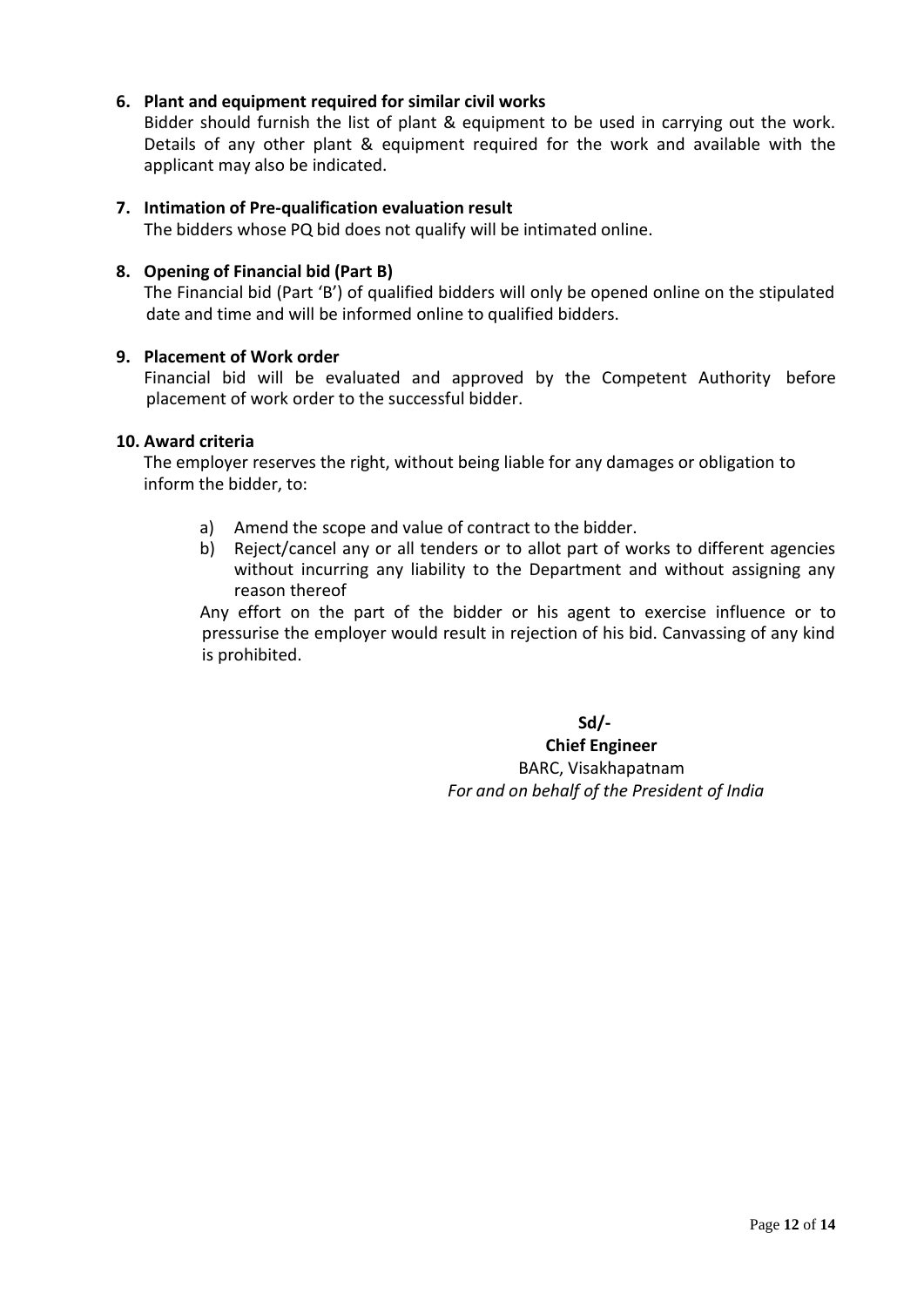# **APPENDIX 'A' TENDER ACCEPTANCE LETTER (To be given on Company Letter Head)**

**Date:**

**The Chief Engineer**, BARC (V), Visakhapatnam.

**Sub: Acceptance of Terms & Conditions of Tender.**

**Tender Reference No: Name of Tender / Work:**

Dear Sir,

**To,**

1. I/ We have downloaded / obtained the tender document(s) for the above mentioned Tender / Work from the web site(s) namely: https://eprocure.gov.in/eprocure/app and [www.barc.gov.in a](http://www.barc.gov.in/)s per your advertisement, given in the above mentioned website(s).

2. I / We hereby certify that I / we have read the entire terms and conditions of the tender documents (including Tender documents, annexure(s), schedule(s), corrigendum(s), Technical Specifications for Civil and Public Health works, Construction Safety Manual for Works Contract etc., available at BARC website <http://barc.gov.in/tenders/> under Other Information section etc.), which will form part of the contract agreement and I / we shall abide hereby by the terms / conditions / clauses contained therein.

3. The corrigendum(s) issued from time to time by your department/ organisation too have also been taken into consideration, while submitting this acceptance letter.

4. I / We hereby unconditionally accept the tender conditions of above mentioned tender document(s) / corrigendum(s) in its totality /entirety.

5. I / We do hereby declare that our Firm has not been blacklisted/ debarred by any Govt. Department/Public sector undertaking.

6. I / We certify that all information furnished by the our Firm is true & correct and in the event that the information is found to be incorrect/untrue or found violated, then your department/ organization shall without giving any notice or reason therefore or summarily reject the bid or terminate the contract, without prejudice to any other rights or remedy including actions taken by Department.

Yours Faithfully,

**(Signature of the Bidder, with Official Seal)**

**\_**